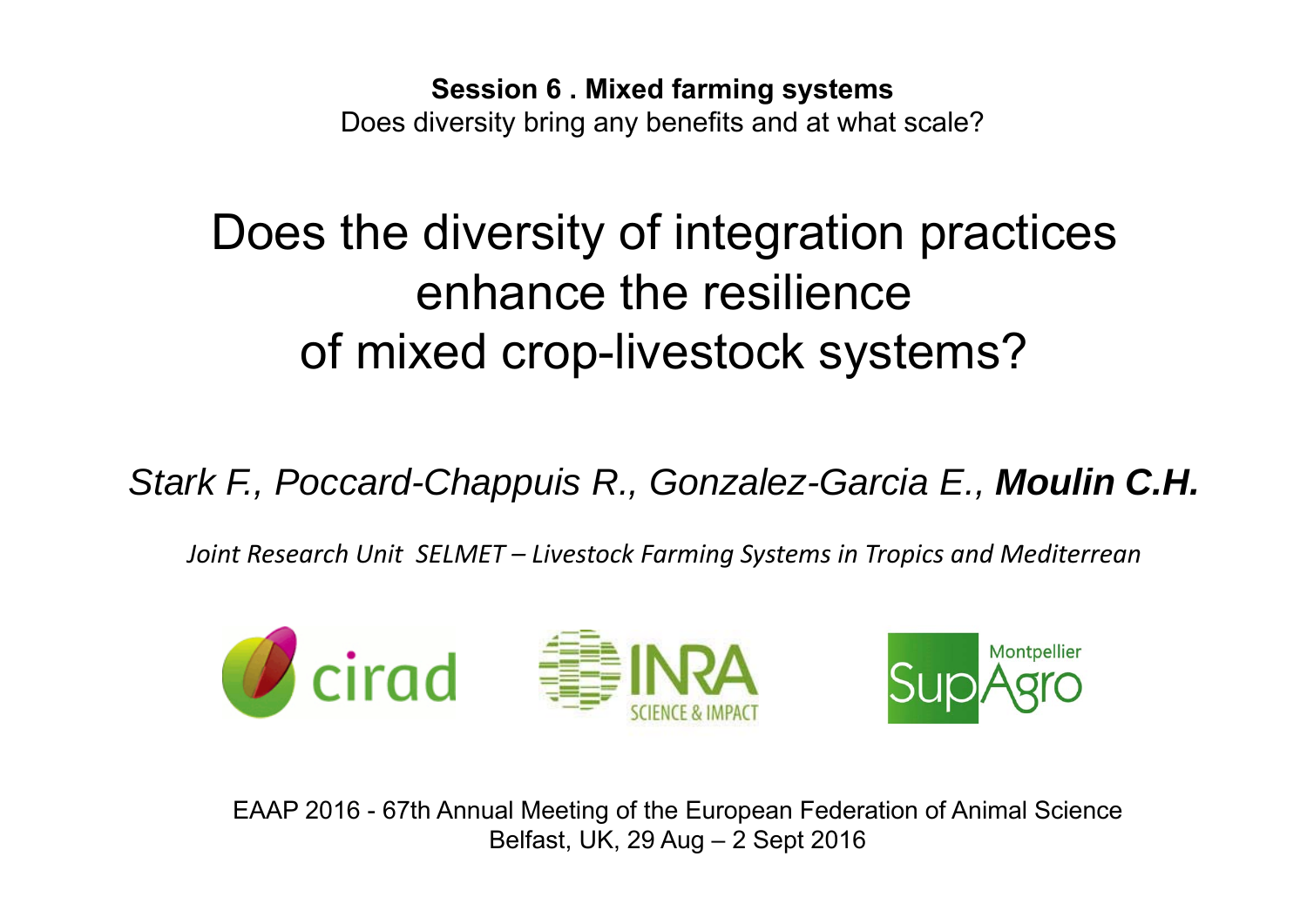#### Does the **diversity** of integration practices enhance the **resilience** of **mixed crop-livestock systems** ?

**Mixed crop-livestock systems :** at the farm scale

Four emergent properties : **resilience,** productivity, efficiency and self-sufficiency (Bonaudo et al., 2014) related to the ecological and management principles of mixed farming systems

**Diversity** : a feature often linked in scientific literature to the performances, the robustness, the **resilience** of agricultural production systems.

"*Diversity and connectance are properties which can affect the overall performance of the system*" (Viglizzo, 1994).

*"a system […] requires diversity and resilience to cope with unlikely perturbations"* (de Goede et al., 2013)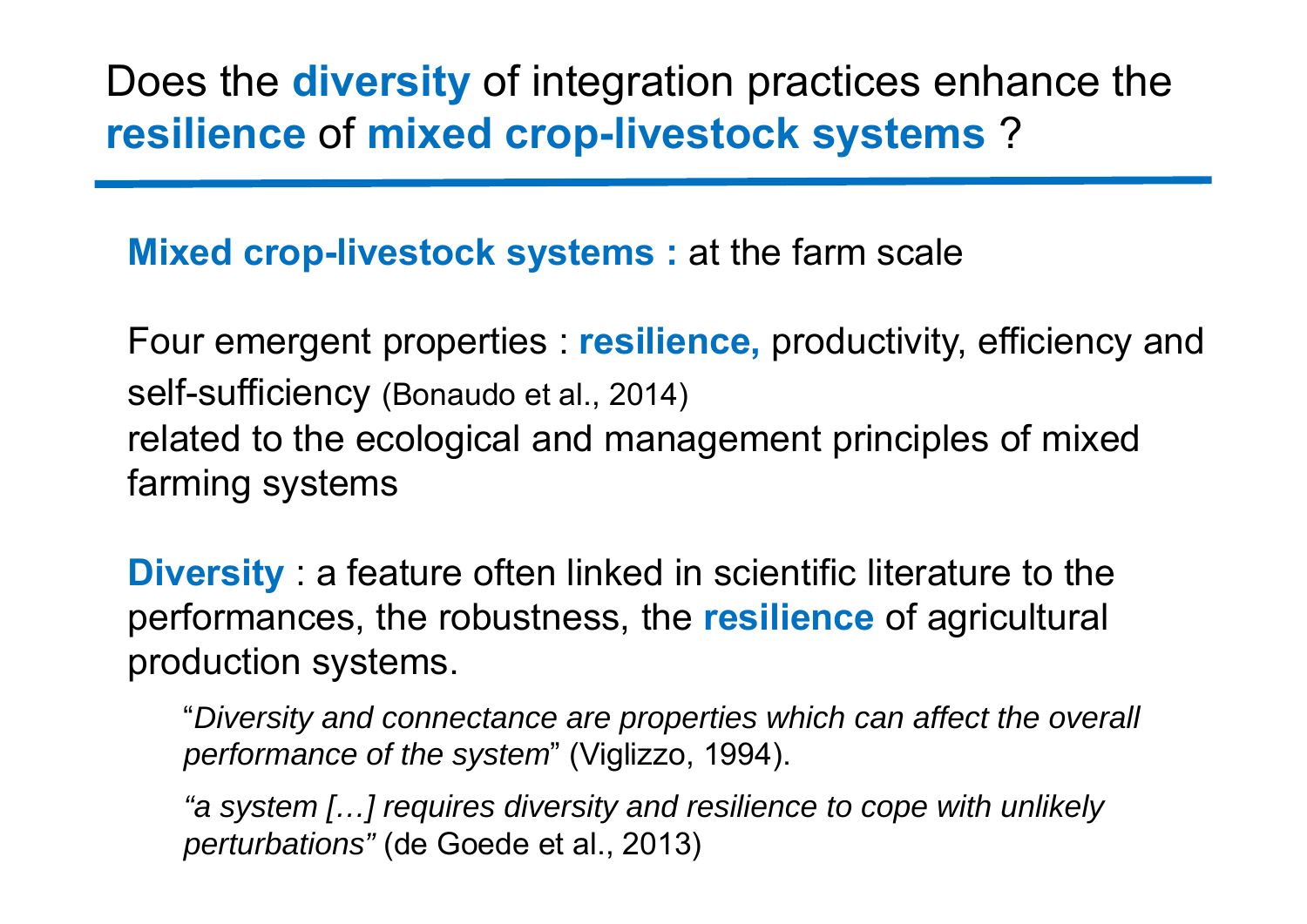## What is **diversity** in the **mixed crop-livestock systems**?

#### **Mixed crop-livestock system**



#### **Diversity**

• **Number of activities**

Activities side by side Heterogeneous, non articulated

#### **Diversity**

- **Number of activities**
- **Flows between activities**

Crop-Livestock Integration Heterogneous, articulated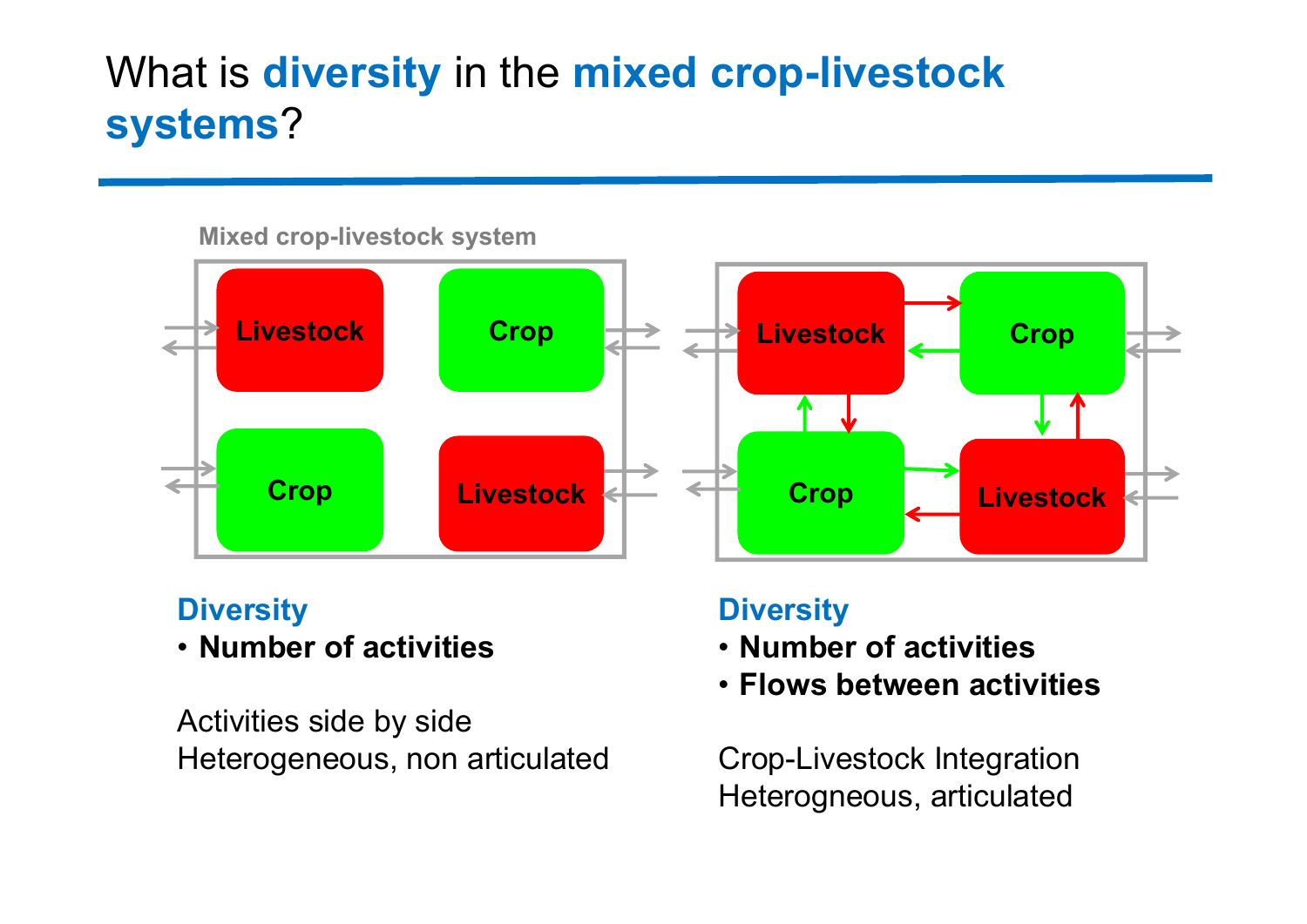#### Can we exhibit the link between **diversity** and **resilience**?

#### **Quantitative approach** to assess

- Crop-livestock integration (configuration of the mixed system)
- Resilience of the system

Use of the **Ecological Network Analysis** (ENA) (Hannon, 1973; Rutledge *et al*., 1976; Finn, 1980; Ulanowicz, 1997)

ENA is an adaptation of input-output analysis initially developed in economy

Few studies on agrosystems

Rice systems in Philippine (Dalsgaard et Oficial, 1997), Mixed farming systems in East Africa (Rufino et al., 2009a et b)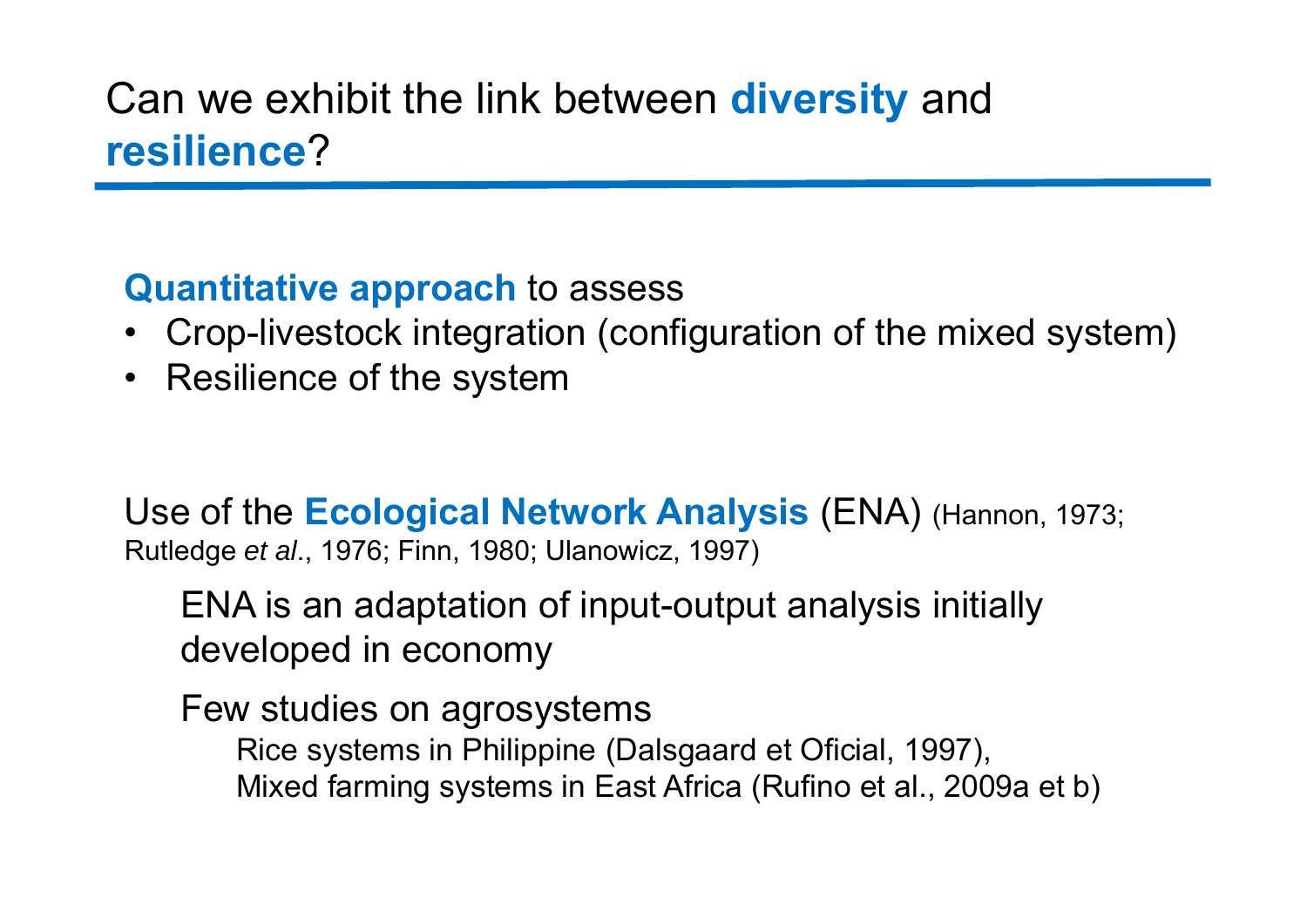#### A study of mixed systems in humid tropics, in 3 countries

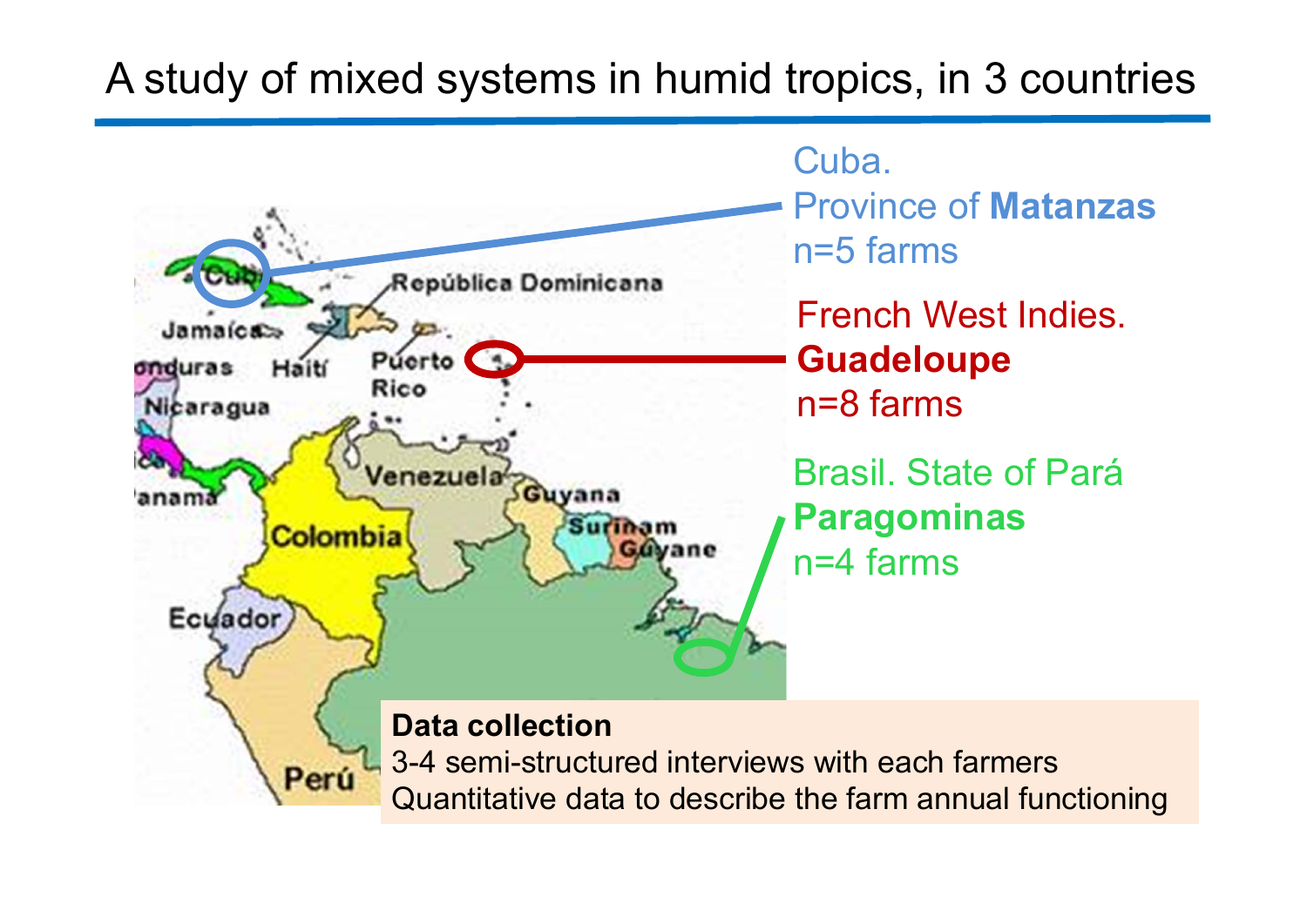#### A sample for a wide range of integration practices

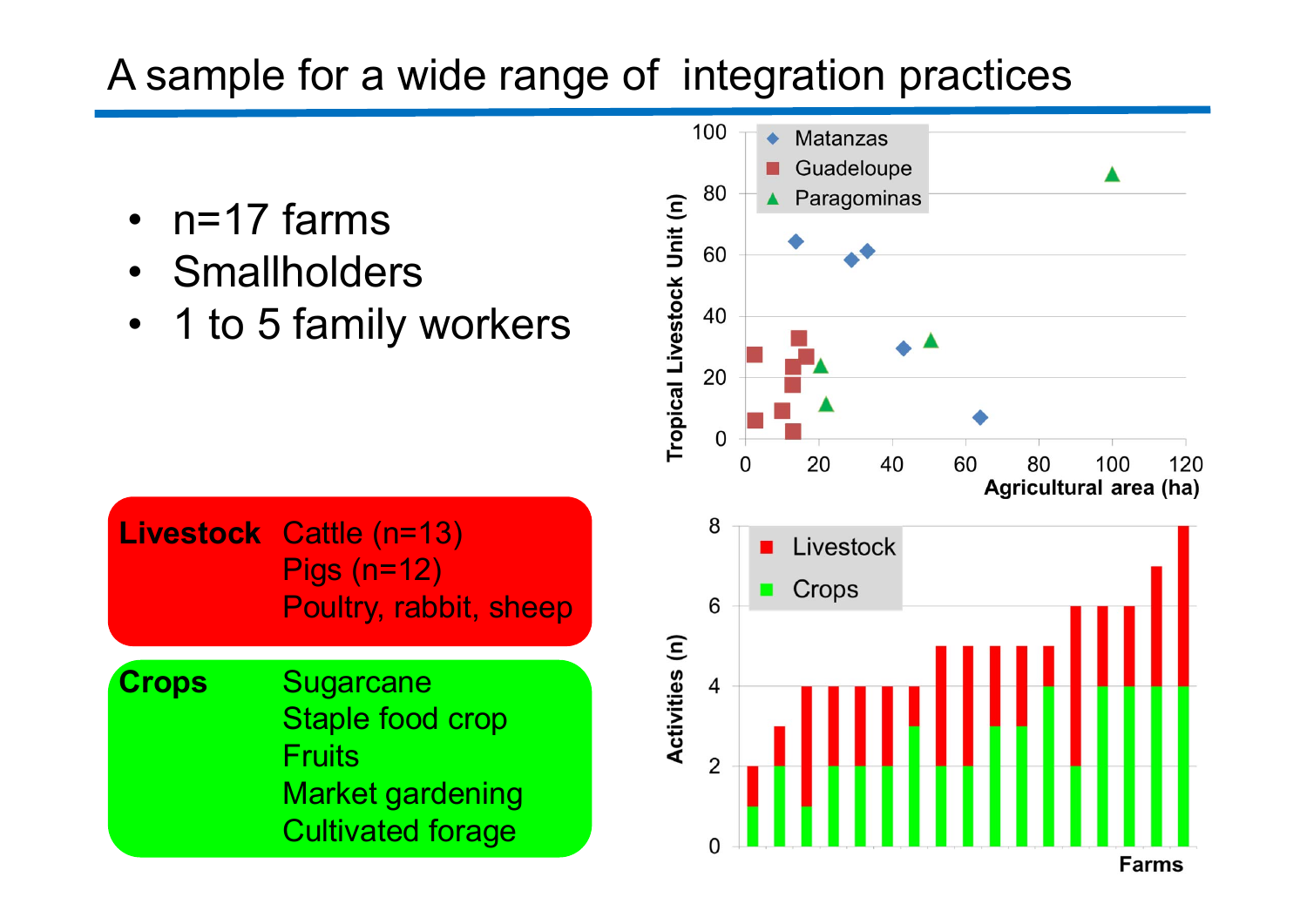#### **Data analysis:** from a flowchart of **nitrogen flows** to a matrix for indicators calculation

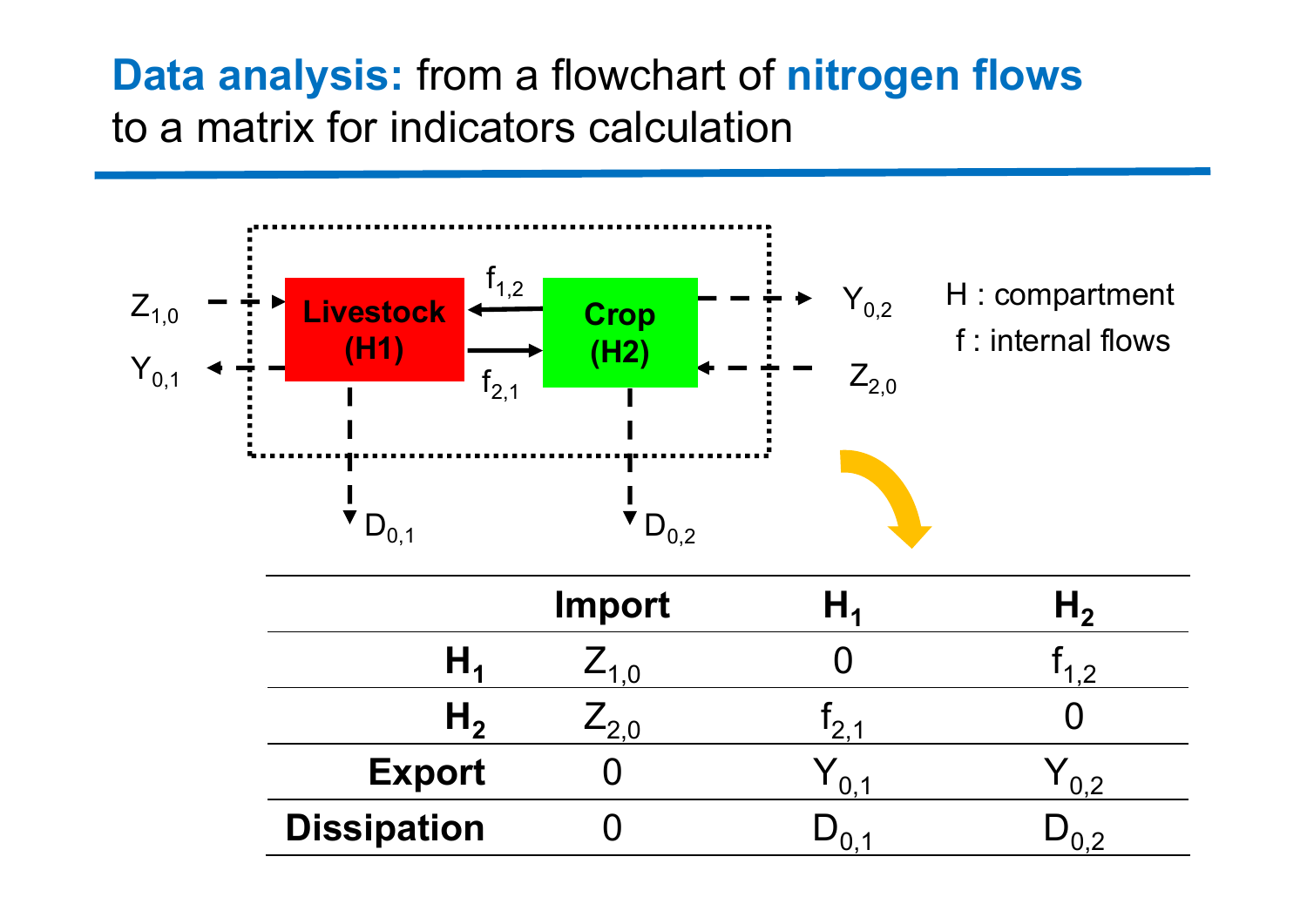## **Intensity** = sum of the internal flows / agricultural area (kg N / ha)

## **Organization** = 1 – (AMI / Hr)

AMI (average mutual information) quantifies the organization of the flows in the network

More AMI is high, more the network is heterogeneous.

Hr (statistical uncertainty) is the upper boundary for AMI

Organization varies from 0 to 1

More **Organization** is closed to 1, more the network is homogeneous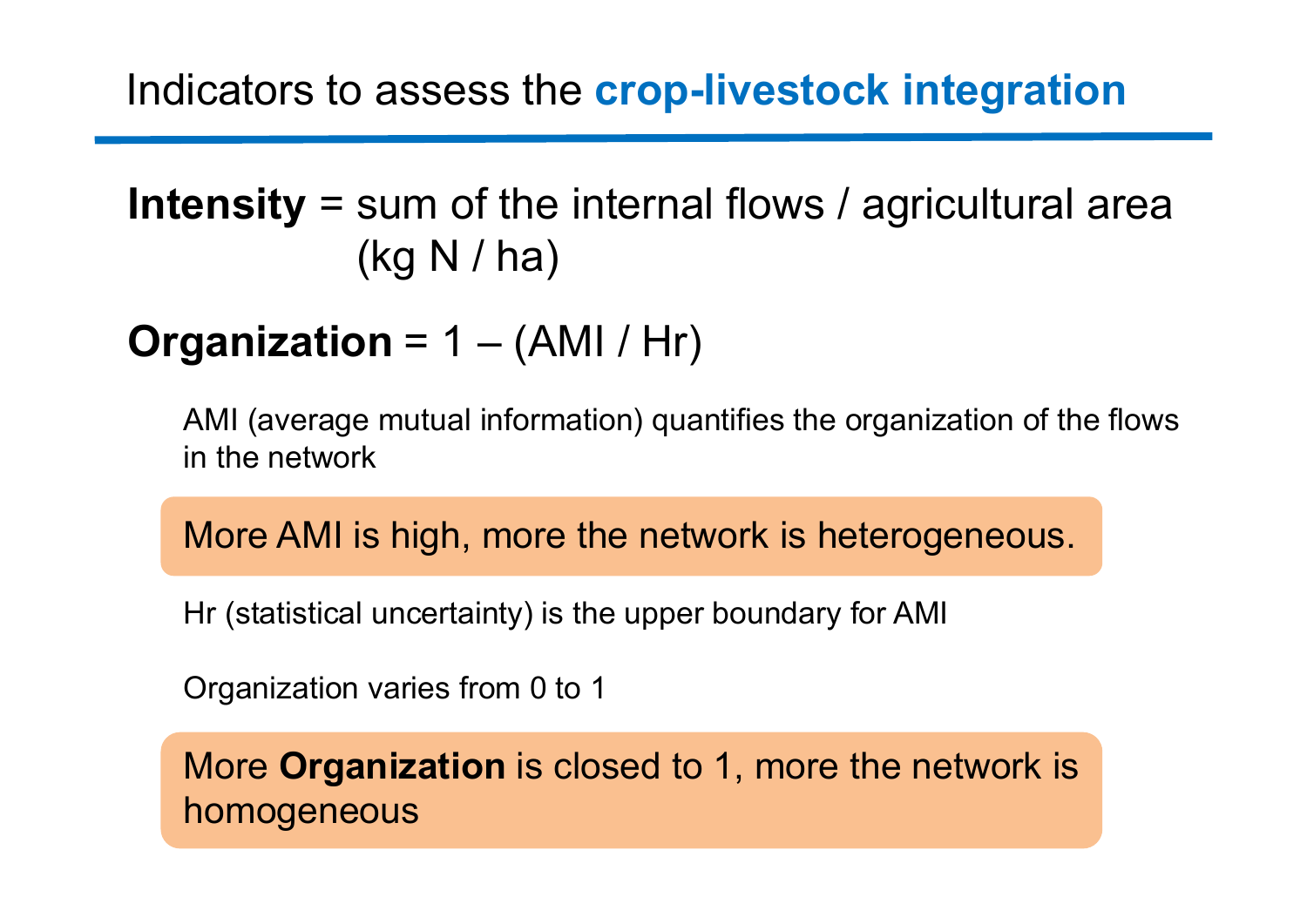#### **Crop-livestock integration**: comparison of 2 farms in Guadeloupe

**poultry pigs fruitsmanurestorage Livestock Crops pigs** Intensity <sup>=</sup>**24,3** kg N / ha Organization <sup>=</sup>**0,35** Mid-heterogeneous network Intensity =  $3,8$  kg N / ha Organization <sup>=</sup>**0,09** Heterogeneous network

> Compartment size is proportional to the annual amount of N circulating through the compartment

Flow size is proportional to the annual amount of N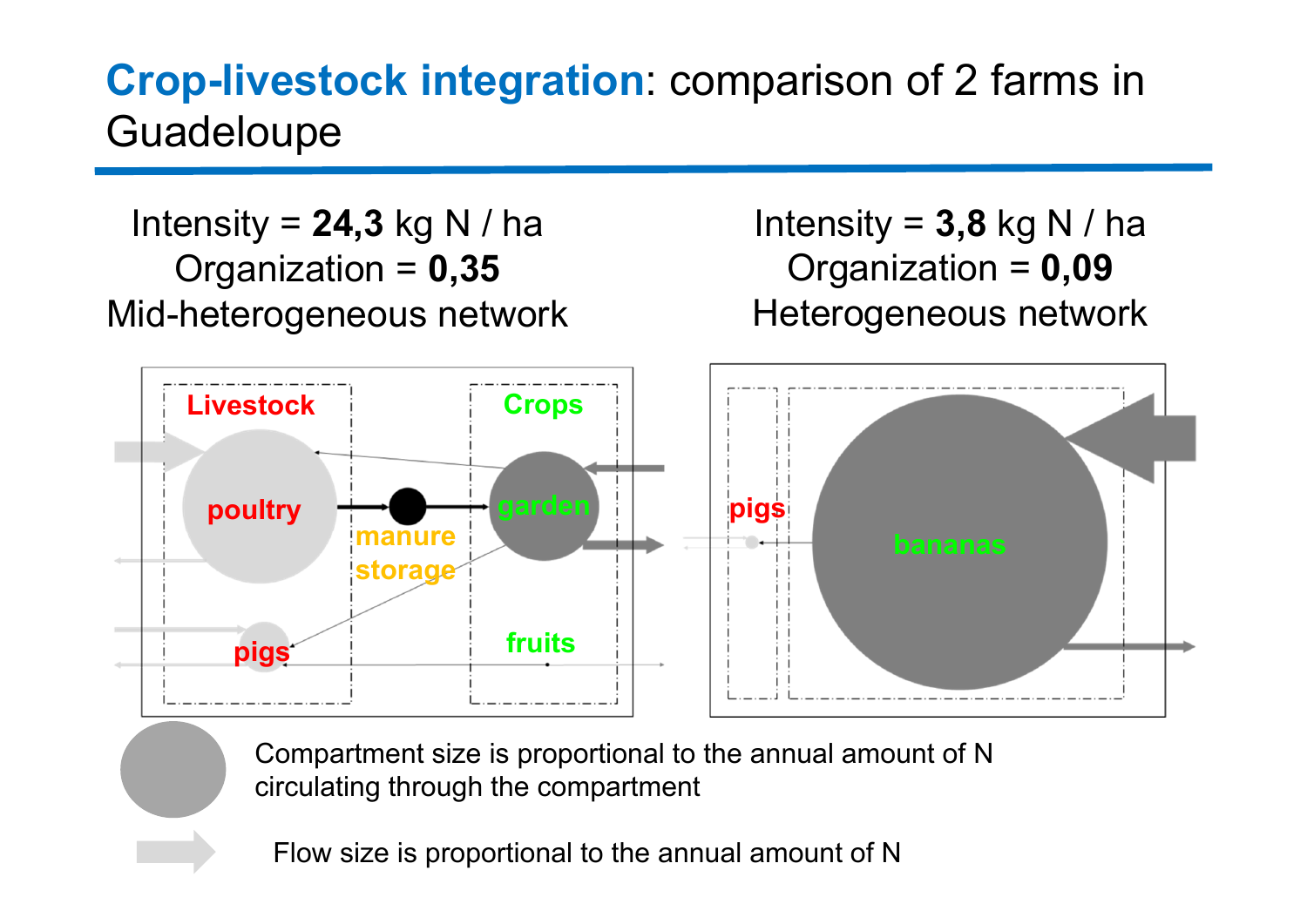## **Quantitave assessment of crop-livestock integration** through two dimensions: intensity and organization



Calculation of one single indicator **Crop-Livestock Integration** = In ( intensity x organization)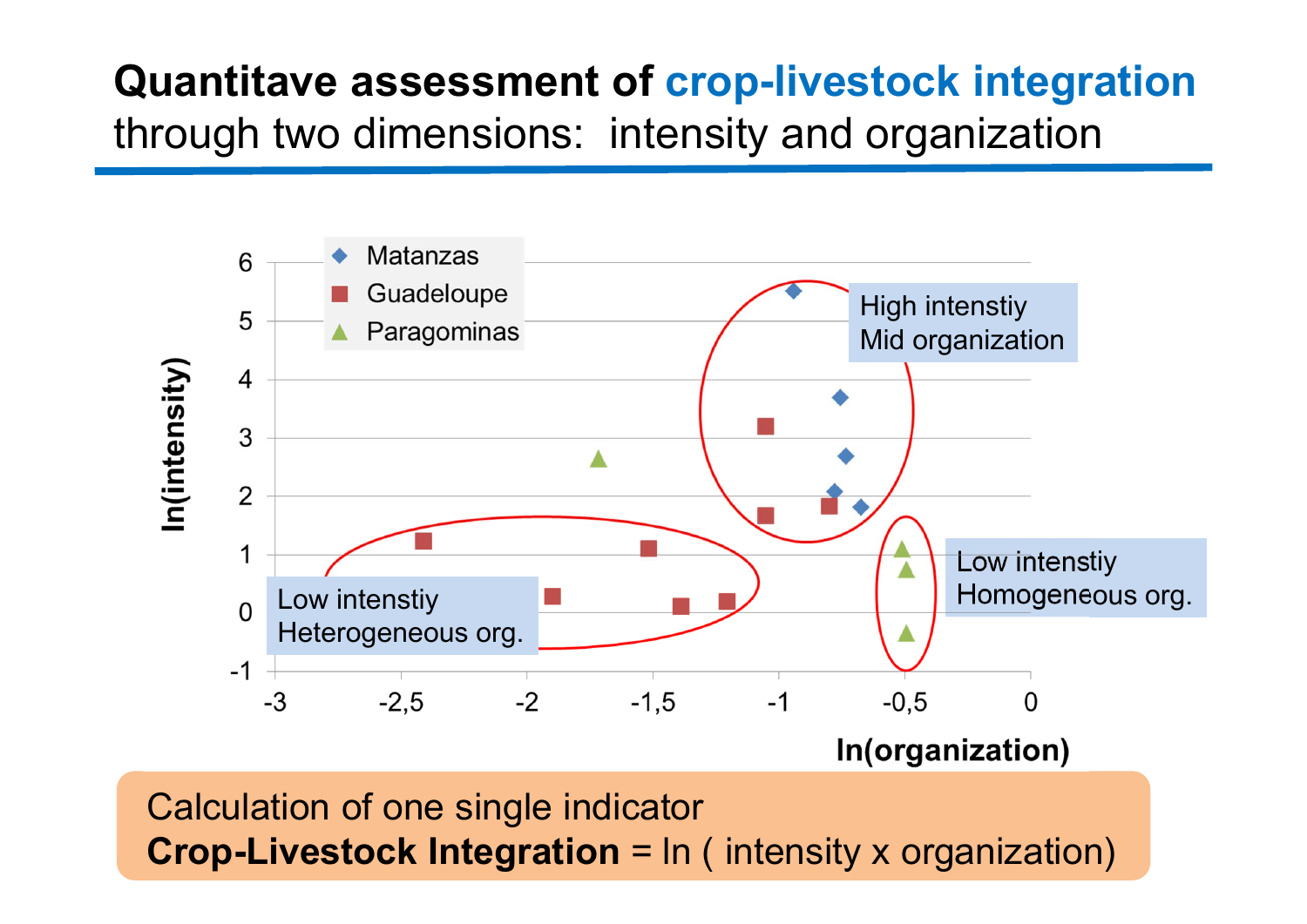Introduction of information theory to characterize the capacity of an ecosystem for further development and for recovering from disturbances (Ulanowicz *et al*., 2009).

Flow resilience = the reserve capacity of the network of flows (Overhead) in terms of the maximum potential capacity of the system (Development Capacity). From of the ascendency suite developed by Ulanowicz and Norden (1990).

The ratio Overhead / Development Capacity varies from 0 to 1.

More the ratio is closer to 1, more the system detains reserve capacity.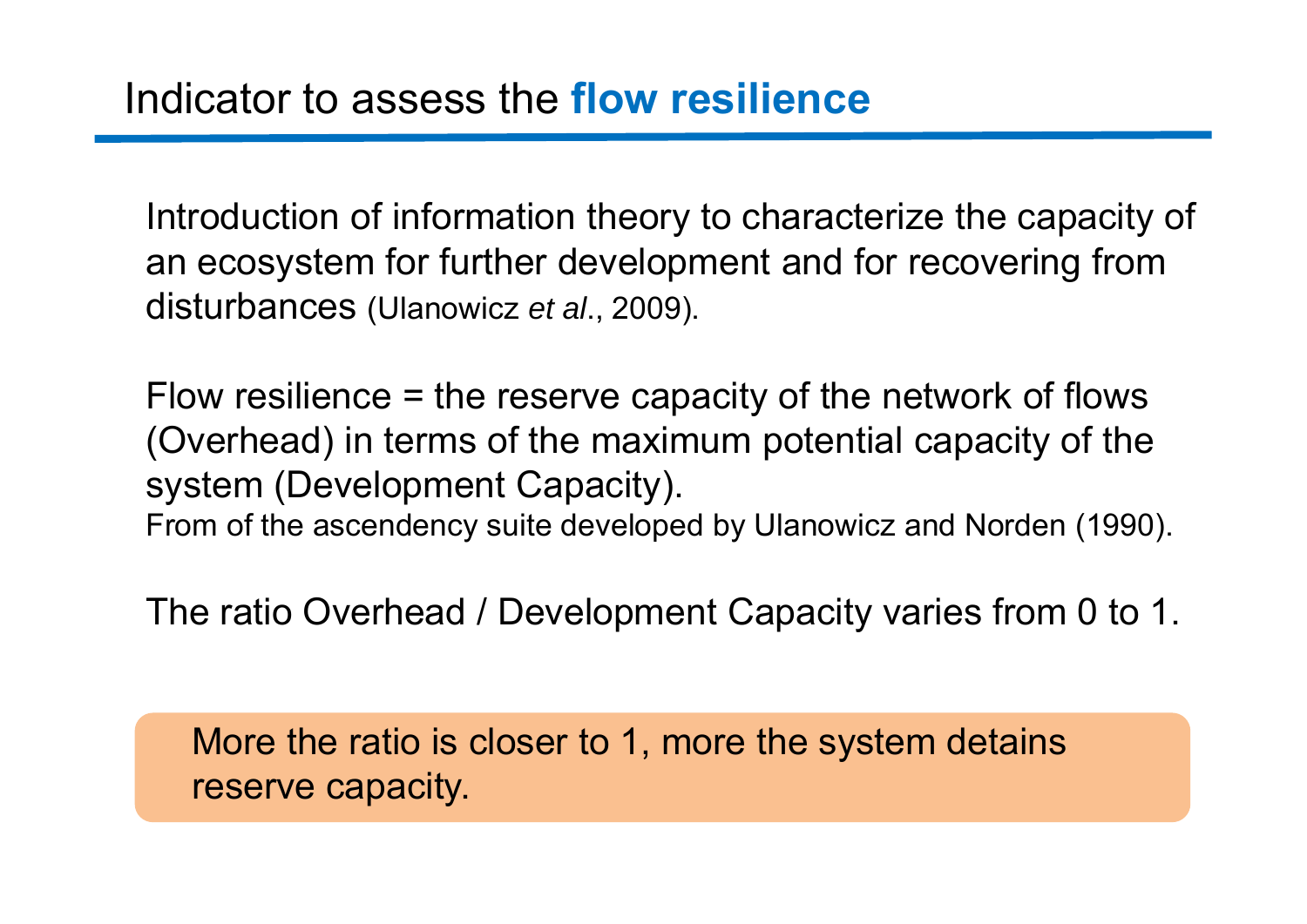### For the sample of 17 farms, the **maximum of resilience** is reached by **mid-integrated systems**

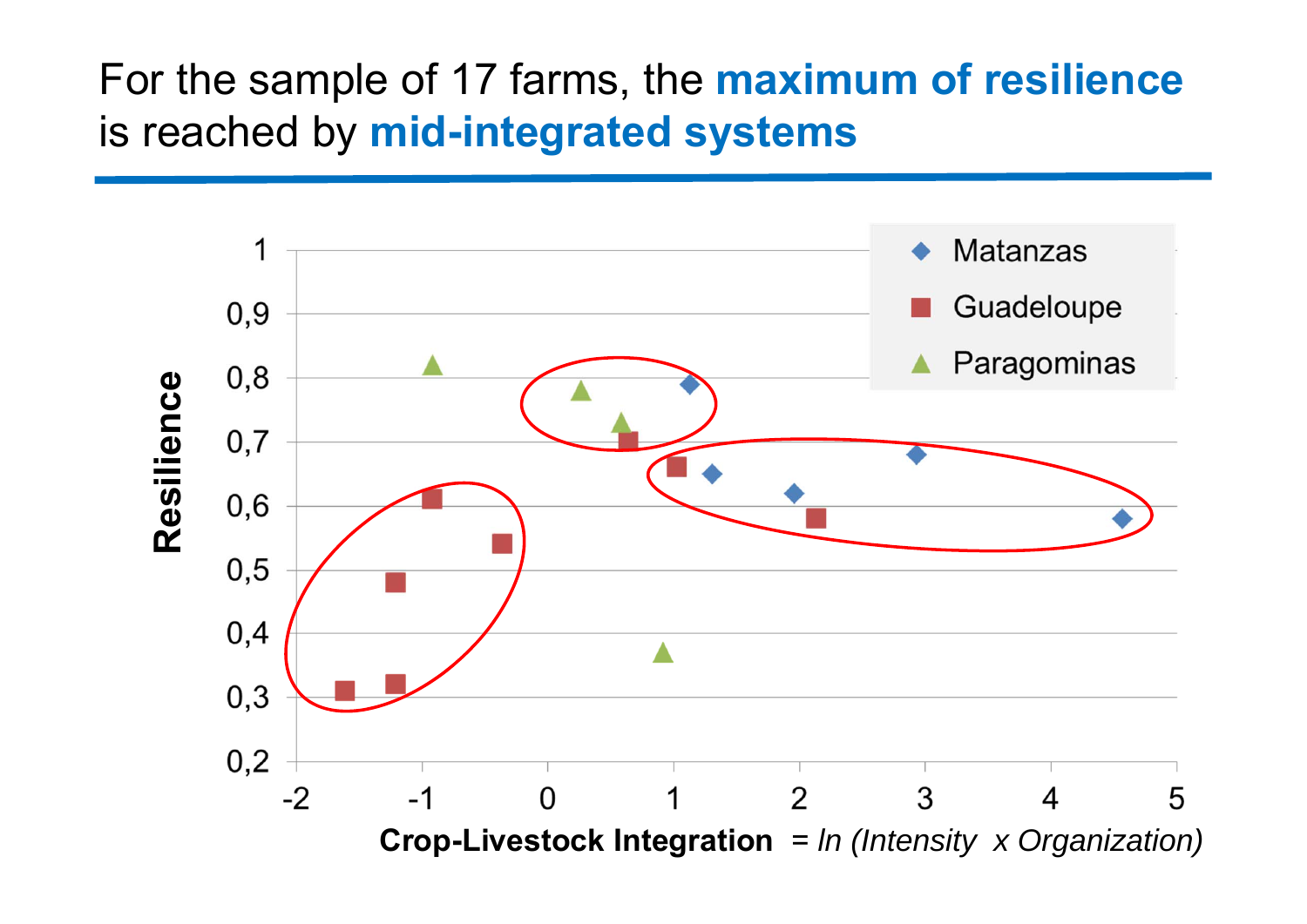Relevant approach to study relationships between the configuration and the properties of systems

Trade-off between integration and resilience ? in the sample, the more integrated systems are not the more resilient (from a flow perspective)

-> Larger samples, other agrosystems…

A static approach of the resilience from observed farms -> use of simulation to explore sensitivity to disturbances of the various configurations of mixed systems

Stark F. *et al*., 2016. Crop-livestock integration, from single practice to global functioning in the tropics: Case studies in Guadeloupe. *European Journal of Agronomy*, 80:9-20.